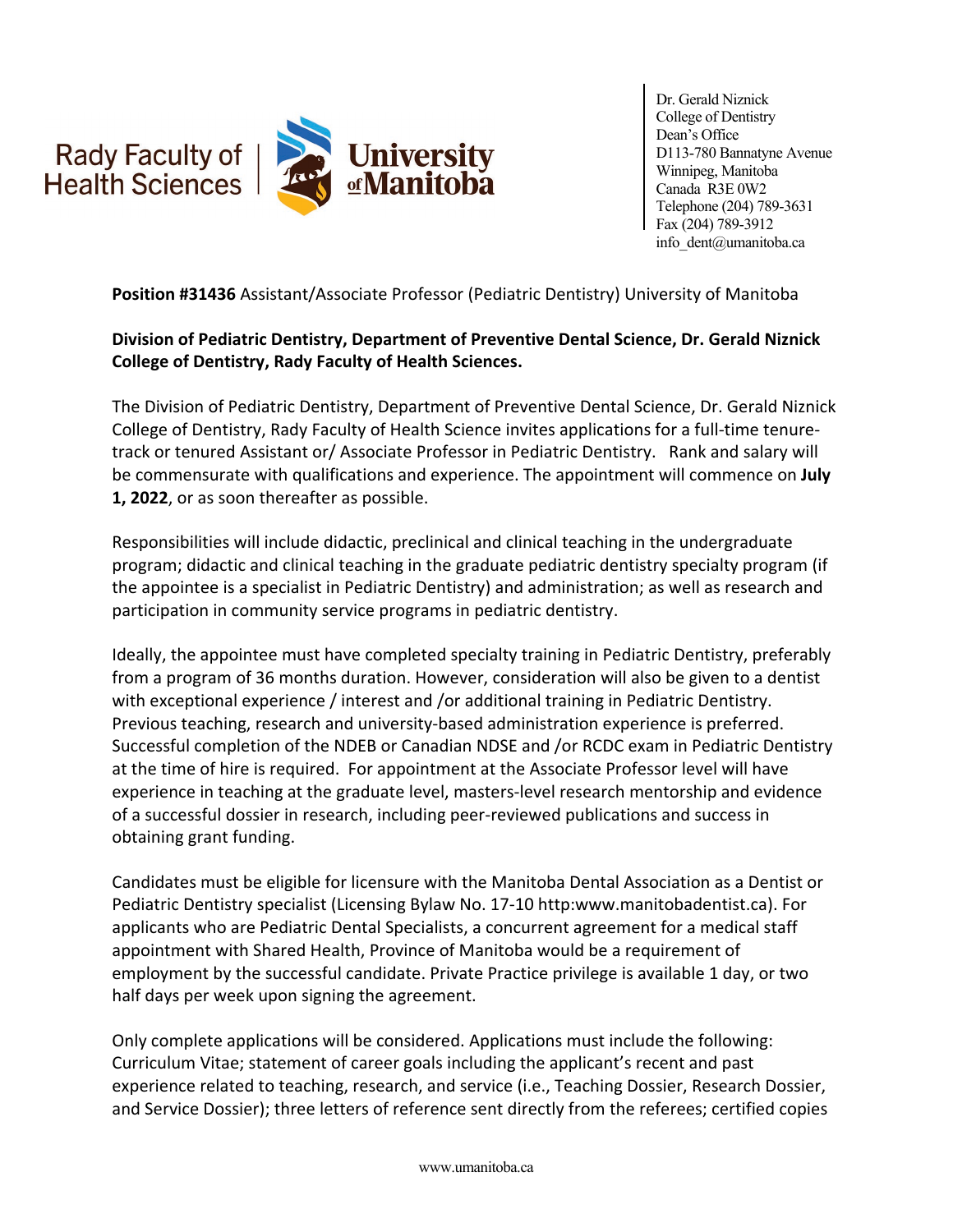of university graduation certificates; a certified copy of the applicant's present licensing authority registration certificate; and a Letter of Good Standing from the present licensing jurisdiction. Applicants who have not graduated from accredited dental and specialty training programs in Canada are required to submit, at their own expense, independent verification of their university-based graduate credentials and transcripts, which may be obtained from: http://www.wes.org/ca/ or [http://www.wes.org/ca/educators/evaluation.asp.](http://www.wes.org/ca/educators/evaluation.asp) As a requirement for employment in the College of Dentistry, all staff in a clinical setting are required to submit a Criminal Record Check as well as a Child Abuse Registry check at the time of hire.

The Mission of the University and College includes a commitment to Scholarship, Teaching, Research, and Service (www.umanitoba.ca/dentistry). The University of Manitoba's College of Dentistry offers a four-year dental degree, a two-year international dental degree completion program, a three-year dental hygiene diploma, and six graduate programs. It has a significant research profile, and a variety of community service activities that has made this institution among the most respected in Canada. (www.umanitoba.ca/dentistry)

The City of Winnipeg (www.tourismwinnipeg.com), located where the Red and Assiniboine Rivers meet, is recognized for its vibrant, multicultural community and diverse culture. The city, with a growing population of more than 766,000, is home to internationally renowned festivals, galleries and museums, the historic Exchange District and The Forks, and ever-expanding research, education, and business sectors. From the Hudson Bay waters, across the farmland fields, to the pulse of the cities and towns, The Province of Manitoba's (www.travelmanitoba.com) people and places – its 100,000 lakes, 92 provincial parks, winding river valleys and storied prairie skies – inspire.

The University of Manitoba is committed to the principles of equity, diversity, & inclusion and to promoting opportunities in hiring, promotion, and tenure (where applicable) for systemically marginalized groups who have been excluded from full participation at the University and the larger community including Indigenous Peoples, women, racialized persons, persons with disabilities and those who identify as 2SLGBTQIA+ (Two Spirit, lesbian, gay, bisexual, trans, questioning, intersex, asexual, and other diverse sexual identities). All qualified candidates are encouraged to apply; however, Canadian citizens and permanent residents will be given priority.

If you require accommodation supports during the recruitment process, please contact UM.Accommodation@umanitoba.ca or 204-474-7195. Please note this contact information is for accommodation reasons only.

Equity and diversity are essential to excellence. An open and diverse community fosters the inclusion of voices that have been underrepresented or discouraged. To address the Rady Faculty of Health Sciences commitment to equity, diversity and inclusion, in recognition of the underrepresentation of members of historically and currently under-represented groups, and pursuant to the Manitoba Human Rights Commission Policy I-7, preference will be given to